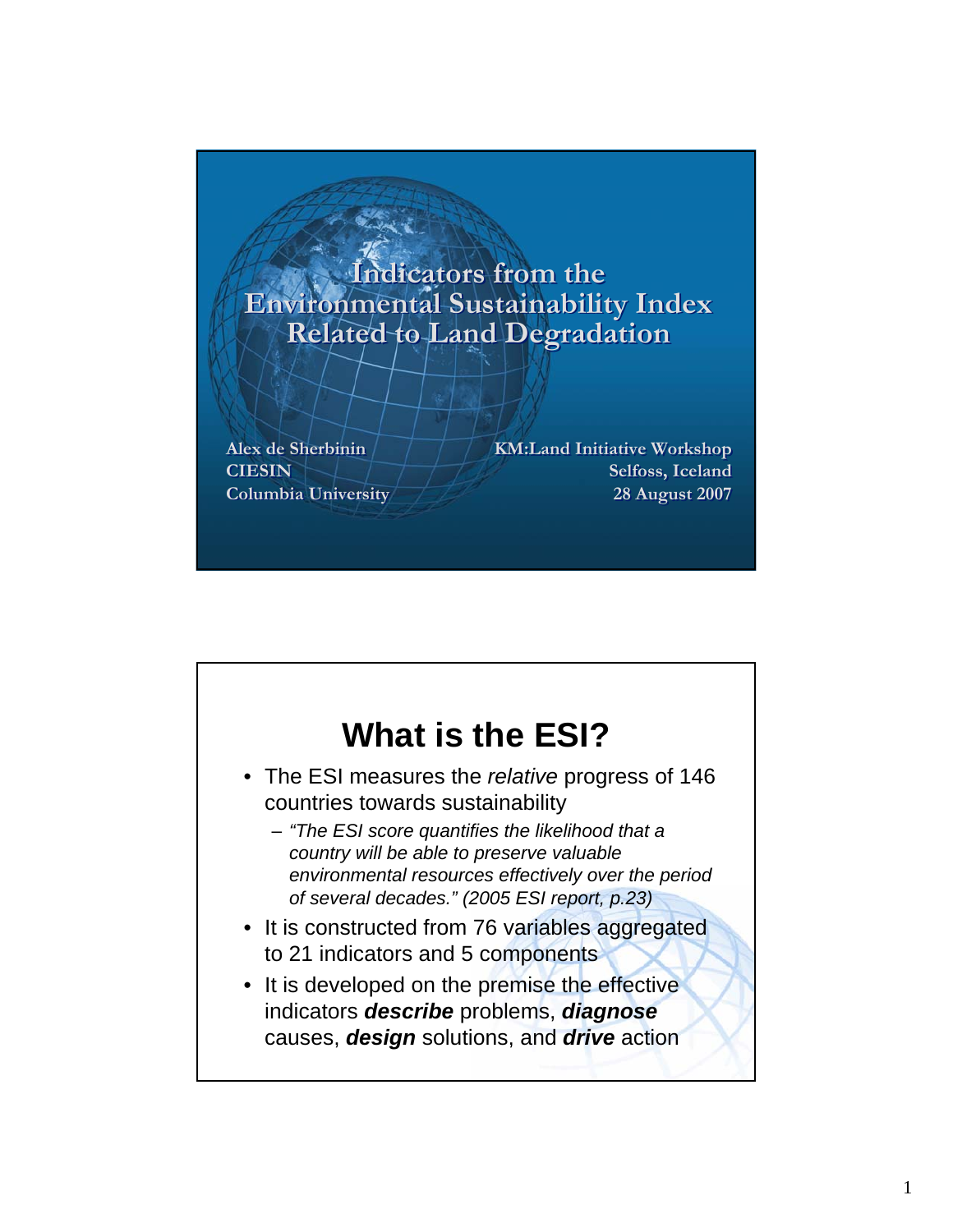## 2005 Environmental Sustainability Index Partners



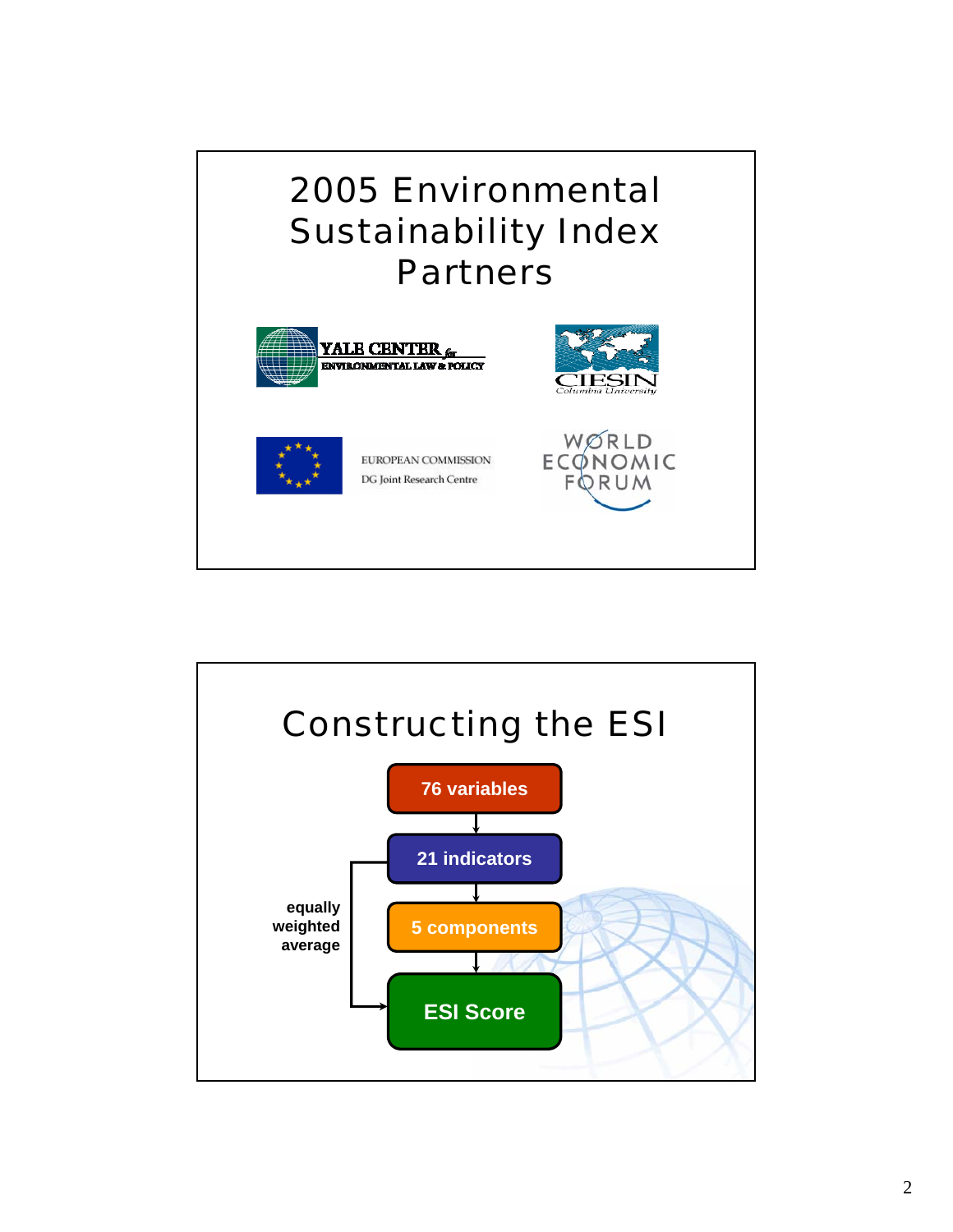|                                                                                                                                                            | <b>76 Variables</b>                                                                                                                                                                                                            | 21 Indicators                                                         | <b>5 Components</b>                           |
|------------------------------------------------------------------------------------------------------------------------------------------------------------|--------------------------------------------------------------------------------------------------------------------------------------------------------------------------------------------------------------------------------|-----------------------------------------------------------------------|-----------------------------------------------|
| *Nitrogen dioxide concentration<br>*Sulfur dioxide concentration                                                                                           | *Particulate concentration<br>·Indoor air quality                                                                                                                                                                              | <b>Air Quality</b>                                                    |                                               |
| *Ecoregions at risk<br><b>*Threatened birds</b><br>•Threatened mammals                                                                                     | •Threatened amphibians<br>.National Biodiversity Index                                                                                                                                                                         | <b>Biodiversity</b>                                                   | <b>Environmental</b>                          |
| ·Wilderness area                                                                                                                                           | •Developed area                                                                                                                                                                                                                | Land                                                                  | <b>Systems</b>                                |
| ·Dissolved oxvaen<br><b>*Electrical conductivity</b>                                                                                                       | <b>Suspended solids</b><br>•Phosphorus concentration                                                                                                                                                                           | <b>Water Quality</b>                                                  |                                               |
| ·Surface water availability                                                                                                                                | <b>Groundwater availability</b>                                                                                                                                                                                                | <b>Water Quantity</b>                                                 |                                               |
| <b>Coal consumption</b><br>•Nitrogen oxide emissions<br>*Sulfur dioxide emissions                                                                          | •VOC emissions<br>•Vehicles in use                                                                                                                                                                                             | <b>Reducing Air Pollution</b>                                         |                                               |
| *Forest cover change                                                                                                                                       | <b>•Acidification</b>                                                                                                                                                                                                          | <b>Reducing Ecosystem Stress</b>                                      |                                               |
| *Population growth                                                                                                                                         | .Total fertility rate                                                                                                                                                                                                          | <b>Reducing Population Pressure</b>                                   |                                               |
| <b>*Ecological Footprint</b><br>.Waste recycling rates                                                                                                     | •Hazardous waste generation                                                                                                                                                                                                    | <b>Reducing Waste &amp;</b><br><b>Consumption Pressures</b>           | <b>Reducing Stresses</b>                      |
| ·Industrial organic effluents<br>•Fertilizer consumption                                                                                                   | •Pesticide consumption<br>*Area under water stress                                                                                                                                                                             | <b>Reducing Water Stress</b>                                          |                                               |
| ·Overfishing<br><b>*Sustainably managed forests</b><br><b>•Market distortions</b>                                                                          | •Salinization due to irrigation<br><b>Agricultural subsidies</b>                                                                                                                                                               | <b>Natural Resources Management</b>                                   |                                               |
| •Deaths from intestinal infect. diseases •Child mortality due to respiratory<br><b>.Child mortality rate</b>                                               | <b>infections</b>                                                                                                                                                                                                              | <b>Environmental Health</b>                                           |                                               |
| <b>•Malnutrition</b>                                                                                                                                       | <b>Safe drinking water supply</b>                                                                                                                                                                                              | <b>Basic Human Sustenance</b>                                         | <b>Reducing Human</b><br><b>Vulnerability</b> |
| .Casualties due to environmental<br>disasters                                                                                                              | <b>.Environmental Hazard Exposure</b><br>Index                                                                                                                                                                                 | <b>Exposure to Natural Disasters</b>                                  |                                               |
| <b>*Gasoline price</b><br>•Corruption<br><b>*Government effectiveness</b><br>•Protected land area<br>*Environmental governance<br>*Strength of rule of law | .Civil and political liberties<br>*Sustainable development data gaps<br>·International environmental engagement<br><b>*Environmental knowledge creation</b><br><b>•Democratic institutions</b><br>•Local Agenda 21 initiatives | <b>Environmental Governance</b>                                       |                                               |
| •Energy efficiency                                                                                                                                         | *Renewable energy production                                                                                                                                                                                                   | <b>Energy Efficiency</b>                                              | Social and<br><b>Institutional Capacity</b>   |
| *Corporate sustainability (Dow Jones)<br>*Corporate sustainability (Innovest)<br>•ISO 14001 certified companies                                            | *Private sector environmental innovation<br>*Participation in Responsible Care Program                                                                                                                                         | <b>Private Sector Responsiveness</b>                                  |                                               |
| ·Innovation capacity<br><b>.Digital Access Index</b><br>•Female primary education                                                                          | .University enrollment<br><b>Research scientists</b>                                                                                                                                                                           | <b>Science and Technology</b>                                         |                                               |
| •Intergovernmental environmental<br><b>activities</b><br>.Role in intl. environmental aid                                                                  | *Participation in intl. environmental<br>agreements                                                                                                                                                                            | <b>Participation in International</b><br><b>Collaborative Efforts</b> |                                               |
| <b>*Greenhouse gas emissions / GDP</b>                                                                                                                     | *Greenhouse gas emissions / capita                                                                                                                                                                                             | <b>Greenhouse Gas Emissions</b>                                       | <b>Global Stewardship</b>                     |
| <b>*Transboundary sulfur dioxide</b><br>spillovers                                                                                                         | •Polluting-goods imports                                                                                                                                                                                                       | <b>Reducing Transboundary</b><br><b>Environmental Pressures</b>       |                                               |

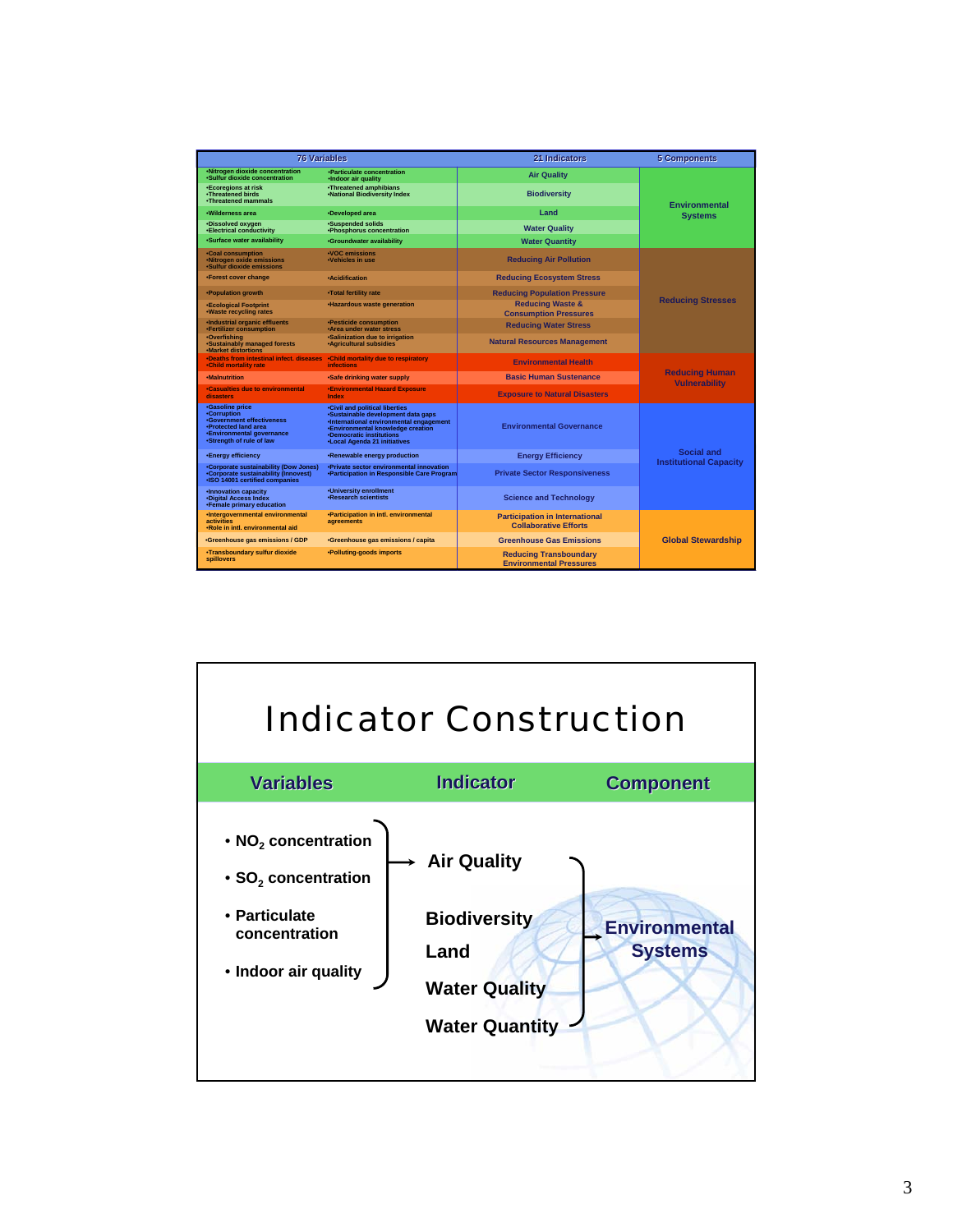| <b>ESI Rankings</b> |                    |                           |                                   |  |  |  |  |  |
|---------------------|--------------------|---------------------------|-----------------------------------|--|--|--|--|--|
|                     | <b>Top Ten</b>     | <b>Other Countries</b>    | <b>Bottom Ten</b>                 |  |  |  |  |  |
| 1                   | <b>Finland</b>     | 11<br><b>Brazil</b>       | 137<br>Yemen                      |  |  |  |  |  |
| $\mathbf{2}$        | <b>Norway</b>      | 31<br>Germany             | 138<br><b>Kuwait</b>              |  |  |  |  |  |
| 3                   | <b>Uruguay</b>     | <b>Russia</b><br>33       | <b>Trinidad &amp; Tob.</b><br>139 |  |  |  |  |  |
| 4                   | <b>Iceland</b>     | 36<br><b>France</b>       | 140 Sudan                         |  |  |  |  |  |
| 5                   | <b>Sweden</b>      | 45<br><b>U.S.A.</b>       | Haiti<br>141                      |  |  |  |  |  |
| 6                   | Canada             | 65<br>U.K.                | <b>Uzbekistan</b><br>142          |  |  |  |  |  |
| $\overline{7}$      | <b>Switzerland</b> | <b>South Africa</b><br>93 | 143<br><b>Iraq</b>                |  |  |  |  |  |
| 8                   | Guyana             | 95<br><b>Mexico</b>       | <b>Turkmenistan</b><br>444        |  |  |  |  |  |
| 9                   | Argentina          | 101<br>India              | <b>Taiwan</b><br>145              |  |  |  |  |  |
| 10                  | <b>Austria</b>     | China<br>133              | <b>North Korea</b><br>146         |  |  |  |  |  |

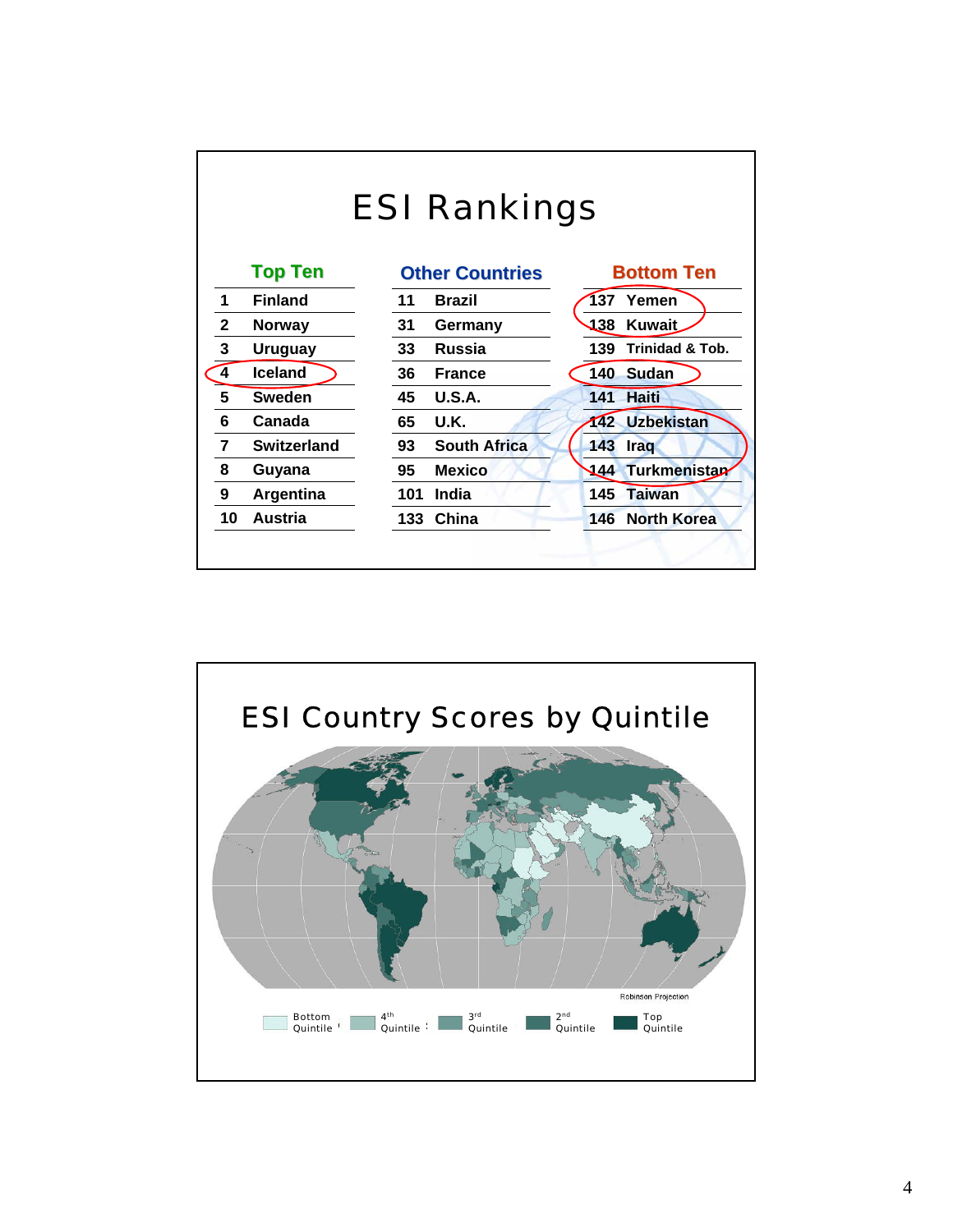

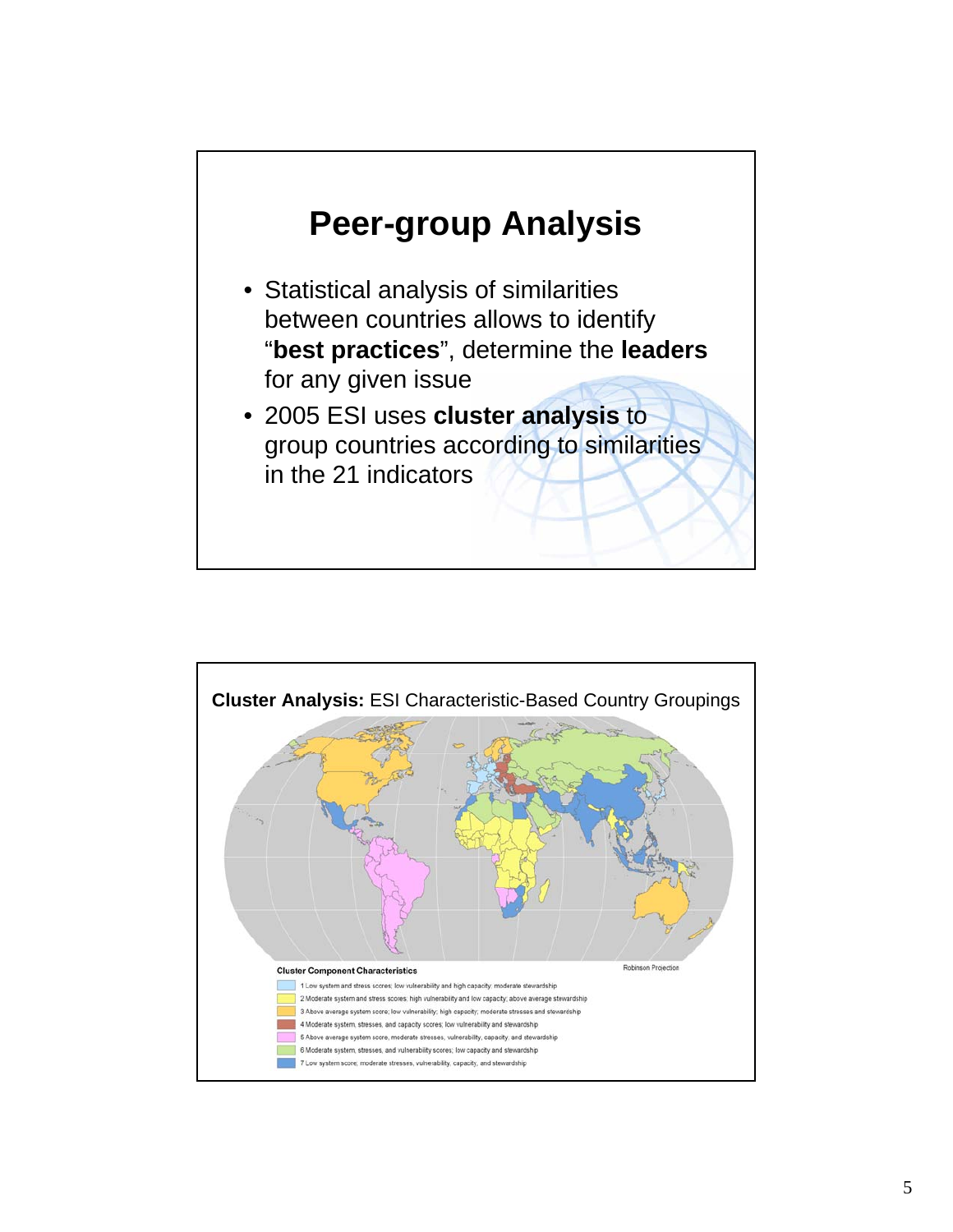### Most influential factor for 2005 ESI: Governance

#### **Most Highly Correlated variables with ESI**

| <b>Variable</b>                                    | Correlation |
|----------------------------------------------------|-------------|
| <b>Civil liberties</b>                             | 0.59        |
| WEF environmental governance<br>survey             | 0.54        |
| Government effectiveness                           | 0.51        |
| Democratic institutions                            | 0.50        |
| <b>Rule of Law</b>                                 | 0.50        |
| Participation in intl. Environmental<br>agreements | 0.49        |

## **Assessing Land Degradation Using ESI Variables**

- Agricultural Land:
	- Fertilizer consumption per hectare (100 gr./ha)
	- Pesticide consumption per hectare (100 gr./ha)
	- Salinized lands as % of irrigated land area
	- Agricultural subsidies (scale from 1 to 8, with 8 highest)
- Forests
	- Forest certification (% forests under FSC and PEFC)
	- Deforestation (% annual change 1990-2000)
- Water:
	- Water quality indicator (combined DO, PH, SS, and EC)
	- Water availability (1,000 cubic meters per person)
	- Water stress (% territory in which consumption >40% avail.)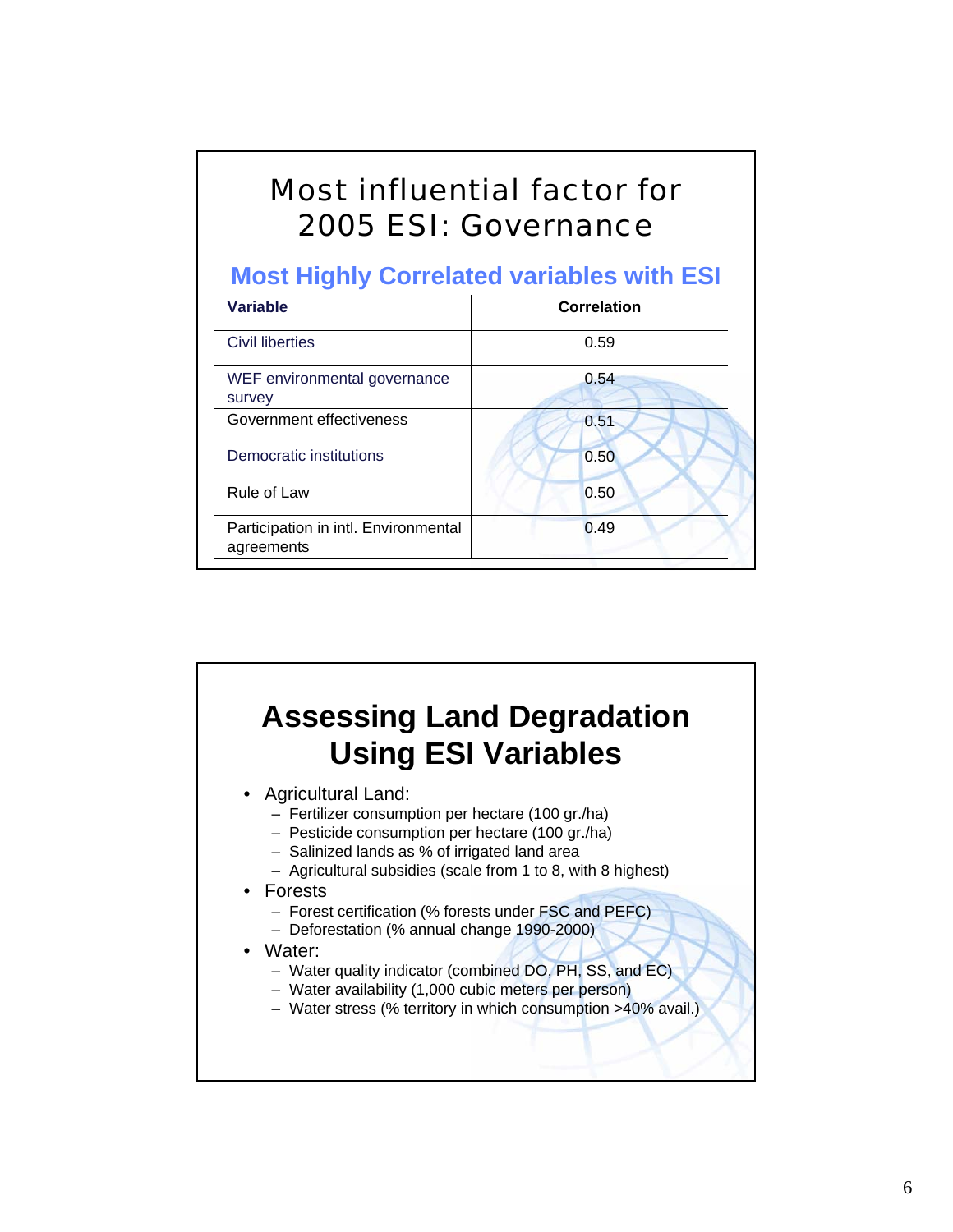

|                       | Country            | <b>FERTHA</b> |                      | Country           | <b>FERTHA</b> |
|-----------------------|--------------------|---------------|----------------------|-------------------|---------------|
| <b>Fertilizer Use</b> | Malaysia           | 6.281.76      | $= 628$ kg/ha        | Angola            | 0.00          |
|                       | Costa Rica         | 5,686.67      |                      | Liberia           | 0.00          |
| per Hectare           | Egypt              | 4,574.16      |                      | Bhutan            | 0.00          |
| Arable Land           | Lebanon            | 3,210.77      |                      | Cambodia          | 0.00          |
|                       | Viet Nam           | 3,075.69      |                      | Rwanda            | 3.00          |
| $(100 \text{ gr/ha})$ | Sri Lanka          | 2.616.54      |                      | Central Afr. Rep. | 3.11          |
|                       | Colombia           | 2.545.31      |                      | Namibia           | 3.68          |
|                       | China              | 2.463.03      |                      | Sierra Leone      | 6.00          |
| Countries with        | Chile              | 2,426.84      | Countries with least | Gabon             | 9.23          |
| greatest application  | Bangladesh         | 1.675.70      | application          | Niger             | 11.10         |
|                       | Oman               | 1.576.58      |                      | Uganda            | 11.37         |
|                       | Uzbekistan         | 1.545.82      |                      | Madagascar        | 22.97         |
|                       | Croatia            | 1.474.98      |                      | Kazakhstan        | 23.40         |
|                       | Ecuador            | 1.423.46      |                      | Mongolia          | 26.69         |
|                       | Honduras           | 1,418.54      |                      | Ghana             | 27.57         |
|                       | Philippines        | 1.382.95      |                      | Moldova           | 28.02         |
|                       | Pakistan           | 1.360.44      |                      | <b>Gambia</b>     | 32.00         |
|                       | Guatemala          | 1,345.18      |                      | Guinea            | 35.96         |
|                       | <b>Belarus</b>     | 1.272.22      |                      | <b>Burundi</b>    | 38.89         |
|                       | Indonesia          | 1.231.02      |                      | Mauritania        | 40.98         |
|                       | Venezuela          | 1.154.73      |                      | Bolivia           | 41.79         |
|                       | Brazil             | 1.150.60      |                      | Chad              | 48.61         |
|                       | North Korea        | 1,148.00      |                      | Sudan             | 48.67         |
|                       | Thailand           | 1,144.67      |                      | Kyrgyzstan        | 50,00         |
|                       | Poland             | 1.114.21      |                      | Tanzania          | 56.25         |
|                       | <b>El Salvador</b> | 1,108.70      | $6.25$ kg/ha =       | Mozambique        | 62.25         |
|                       | India              | 1,073.24      |                      | Zambia            | 69.20         |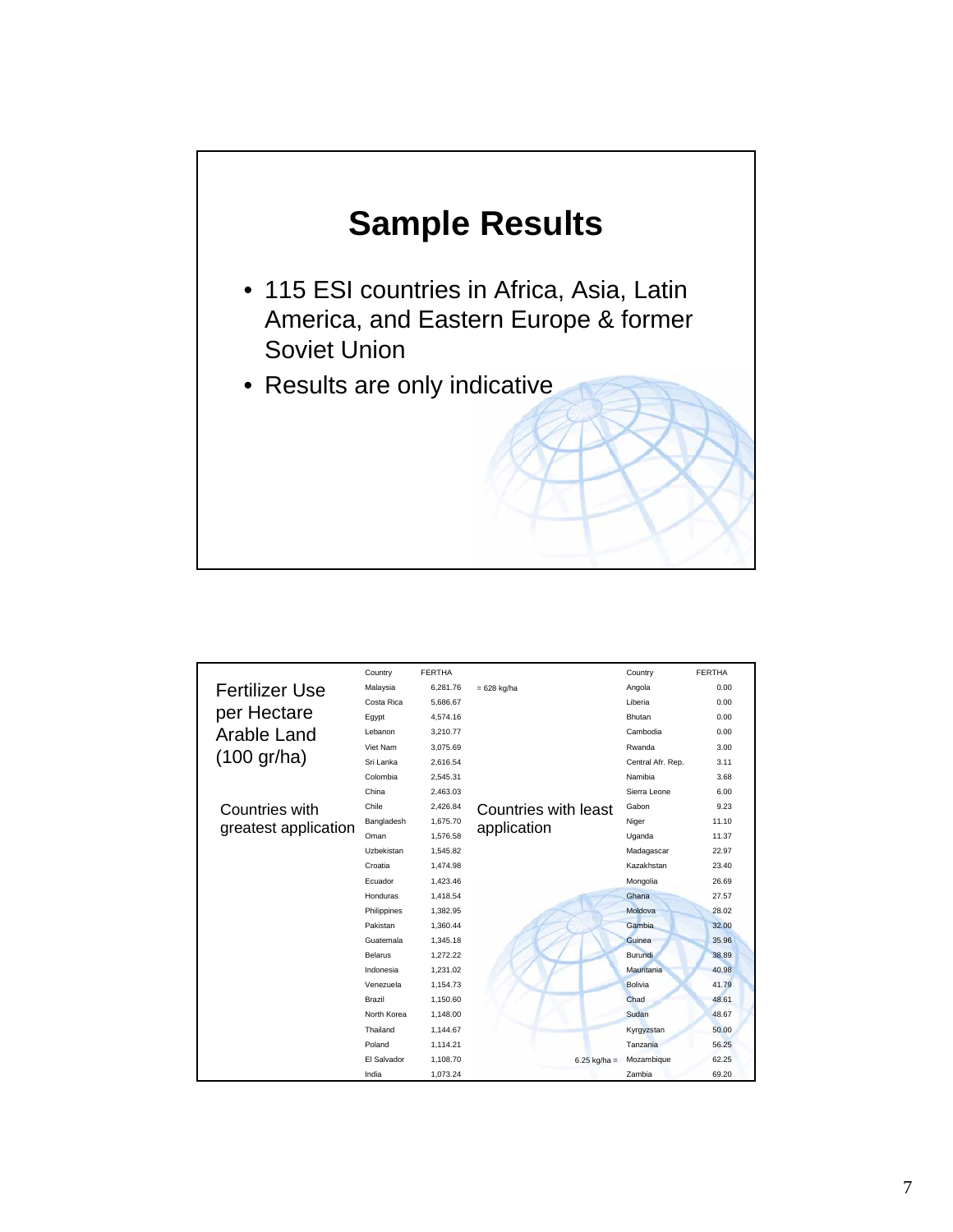| <b>Salinized Lands</b> | Country      | <b>IRRSAL</b> | Agricultural          | Country      | <b>AGSUB</b>   |
|------------------------|--------------|---------------|-----------------------|--------------|----------------|
|                        | Uzbekistan   | 44.36         |                       | Hungary      | 6              |
| as Percent of          | Eqypt        | 36.77         | <b>Subidies Score</b> | Mexico       | 3              |
| <b>Irrigated Land</b>  | Turkmenistan | 34.06         |                       | Poland       | $\overline{2}$ |
|                        | Cuba         | 21.80         |                       | Slovakia     | $\overline{2}$ |
| Area                   | Iran         | 12.86         |                       | Argentina    | 1              |
|                        | Tajikistan   | 10.87         |                       | Brazil       | 1              |
|                        | Indonesia    | 9.82          |                       | Bulgaria     | 1              |
| Countries with         | Azerbaijan   | 9.20          |                       | Costa Rica   | 1              |
| greatest soil          | Peru         | 7.00          | Countries with        | Tunisia      | 1              |
|                        | Armenia      | 6.02          | highest subsidies     | Morocco      | 1              |
| salinization           | Kyrgyzstan   | 4.18          |                       | South Africa | 1              |
|                        | Argentina    | 1.68          |                       | Turkey       | 1              |
|                        | Chile        | 1.46          |                       | India        | 1              |
|                        | Mexico       | 1.41          |                       | Thailand     | 1              |
|                        | Bangladesh   | 1.18          |                       | Venezuela    | 1              |
|                        | Kazakhstan   | 1.12          |                       | China        |                |
|                        | Syria        | 1.12          |                       | Colombia     |                |
|                        | Bolivia      | 0.70          |                       |              |                |
|                        | Jordan       | 0.57          |                       |              |                |
|                        | Guatemala    | 0.26          |                       |              |                |
|                        | Brazil       | 0.02          |                       |              |                |
|                        |              |               |                       |              |                |
|                        |              |               |                       |              |                |
|                        |              |               |                       |              |                |
|                        |              |               |                       |              |                |
|                        |              |               |                       |              |                |

|                 | Country        | <b>FORCERT</b> |                | Country        | <b>FOREST</b> |
|-----------------|----------------|----------------|----------------|----------------|---------------|
| Forest          | Croatia        | 100            |                | Burundi        | $-9.0$        |
|                 | Poland         | 68             | Deforestation  | Haiti          | $-5.7$        |
| Certification   | Latvia         | 58             | (annual %      | El Salvador    | $-4.6$        |
| (% forest area) | Lithuania      | 40             |                | Rwanda         | $-3.9$        |
|                 | South Africa   | 18             | change)        | Niger          | $-3.7$        |
|                 | Guatemala      | 17             |                | Togo           | $-3.4$        |
|                 | Hungary        | 10             |                | Côte d'Ivoire  | $-3.1$        |
|                 | Chile          | 6              |                | Nicaragua      | $-3.0$        |
| Countries with  | Uruguay        | 6              | Countries with | Sierra Leone   | $-2.9$        |
|                 | <b>Bolivia</b> | 3              |                | Mauritania     | $-2.7$        |
| highest         | Costa Rica     | 3              | highest        | Nigeria        | $-2.6$        |
| percentages     | Ukraine        | $\overline{a}$ | deforestation  | Zambia         | $-2.4$        |
| certified       | Slovakia       | $\overline{2}$ |                | Malawi         | $-2.4$        |
|                 | Mexico         | 1              |                | Benin          | $-2.3$        |
|                 | Belarus        | 1              |                | Uganda         | $-2.0$        |
|                 | Namibia        | 1              |                | <b>Liberia</b> | $-2.0$        |
|                 | Uganda         | 1              |                | Yemen          | $-1.9$        |
|                 | Sri Lanka      | 1              |                | Nepal          | $-1.8$        |
|                 | Honduras       | $\mathbf{1}$   |                | Guatemala      | $-1.7$        |
|                 | Zimbabwe       | 1              |                | Ghana          | $-1.7$        |
|                 | Brazil         | 1              |                | Sri Lanka      | $-1.6$        |
|                 | Nicaragua      | 1              |                | Panama         | $-1.6$        |
|                 |                |                |                | Zimbabwe       | $-1.5$        |
|                 |                |                |                | Jamaica        | $-1.5$        |
|                 |                |                |                | Pakistan       | $-1.5$        |
|                 |                |                |                | Philippines    | $-1.4$        |
|                 |                |                |                | Sudan          | $-1.4$        |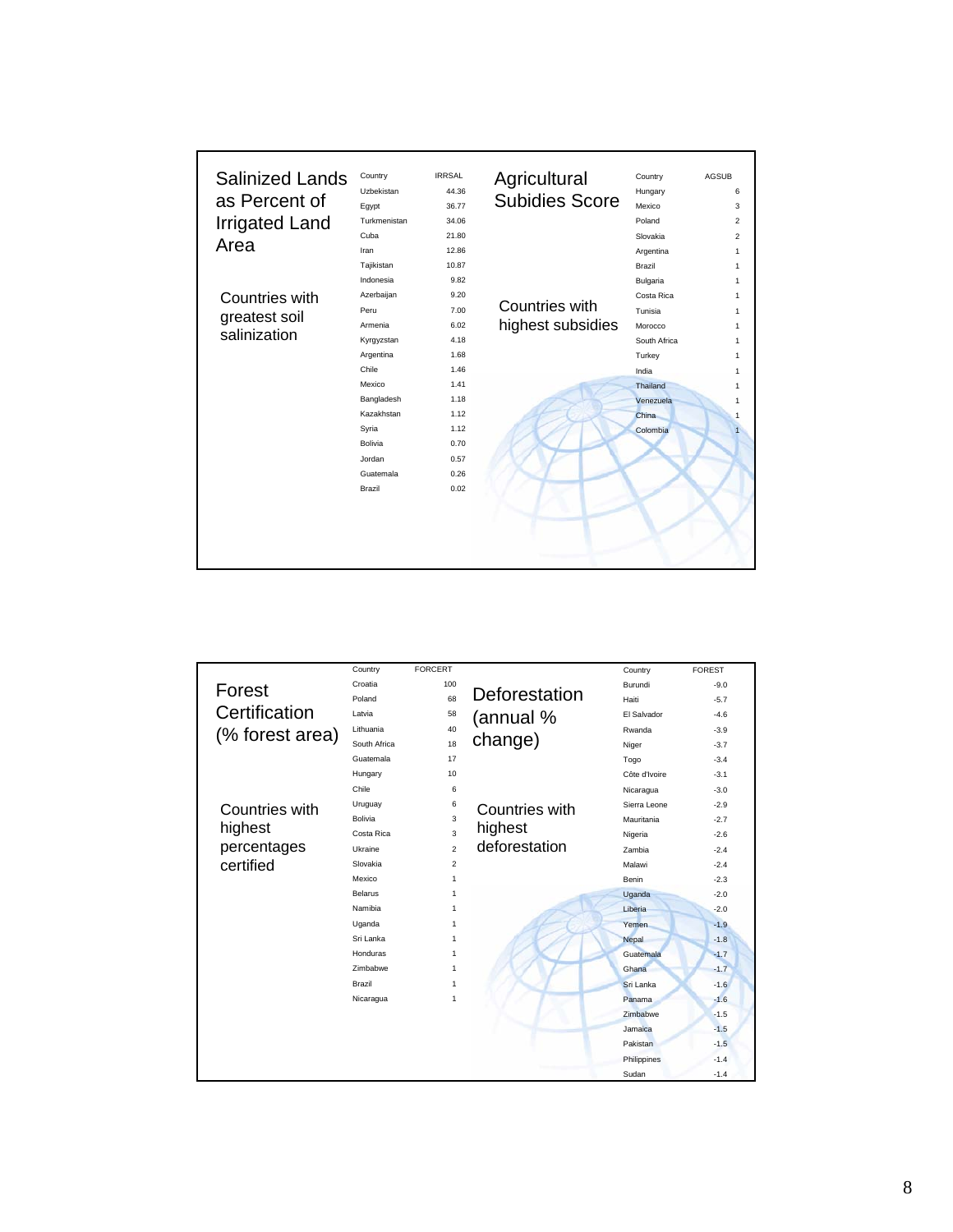|                       | Country         | SYS WQL |                | Country     | SYS WQL |
|-----------------------|-----------------|---------|----------------|-------------|---------|
| <b>Water Quality</b>  | Russia          | 1.11    |                | Morocco     | $-1.93$ |
|                       | Guyana          | 1.06    |                | Indonesia   | $-1.71$ |
| Score (z-score)       | Nicaragua       | 1.04    |                | Pakistan    | $-1.48$ |
|                       | Gabon           | 0.78    |                | Turkey      | $-1.12$ |
|                       | Oman            | 0.74    |                | Iraq        | $-1.04$ |
|                       | <b>Bolivia</b>  | 0.70    |                | India       | $-0.96$ |
|                       | Macedonia       | 0.69    |                | Algeria     | $-0.89$ |
|                       | 0.68<br>Congo   |         | Burundi        | $-0.86$     |         |
| Countries with        | Panama          | 0.63    | Countries with | Romania     | $-0.85$ |
|                       | Costa Rica      | 0.62    |                | Haiti       | $-0.83$ |
| highest scores        | Cuba            | 0.62    | lowest scores  | Nigeria     | $-0.81$ |
|                       | Cameroon        | 0.55    |                | Tanzania    | $-0.79$ |
|                       | Mali            | 0.52    |                | Uzbekistan  | $-0.78$ |
|                       | Uruguay         | 0.51    |                | Mexico      | $-0.74$ |
|                       | Latvia          | 0.50    |                | Moldova     | $-0.74$ |
|                       | Argentina       | 0.46    |                | Ethiopia    | $-0.73$ |
|                       | Ecuador         | 0.39    |                | Serbia & M. | $-0.71$ |
|                       | Mongolia        | 0.39    |                | Lebanon     | $-0.70$ |
|                       | <b>Botswana</b> | 0.38    |                | Iran        | $-0.69$ |
|                       | Croatia         | 0.37    |                | China       | $-0.66$ |
|                       | Slovakia        | 0.36    |                | Syria       | $-0.65$ |
|                       | Central Af      | 0.35    |                | Togo        | $-0.62$ |
| Note: this indicator  | Cambodia        | 0.33    |                | Ghana       | $-0.61$ |
| utilized imputed data | Bosnia and H.   | 0.31    |                | Azerbaijan  | $-0.56$ |
|                       | Jamaica         | 0.30    |                | Honduras    | $-0.53$ |
|                       | Namibia         | 0.28    |                | Ukraine     | $-0.53$ |
|                       | Malaysia        | 0.27    |                | Benin       | $-0.48$ |

|                   | Country      | <b>WATSTR</b> |  |
|-------------------|--------------|---------------|--|
| Water Stress (%   | Syria        | 100           |  |
|                   | Nepal        | 97            |  |
| of land area with | Azerbaijan   | 96            |  |
| consumption       | Tajikistan   | 95            |  |
|                   | Turkmenistan | 94            |  |
| >40% of supply)   | Kyrgyzstan   | 94            |  |
|                   | Tunisia      | 92            |  |
|                   | Egypt        | 89            |  |
| Countries with    | Iran         | 87            |  |
|                   | Armenia      | 87            |  |
| highest stress    | Uzbekistan   | 87            |  |
|                   | Iraq         | 86            |  |
|                   | Lebanon      | 85            |  |
|                   | Libya        | 84            |  |
|                   | Morocco      | 82            |  |
|                   | Jordan       | 81            |  |
|                   | India        | 80            |  |
|                   | Pakistan     | 76            |  |
|                   | South Africa | 68            |  |
|                   | Algeria      | 68            |  |
|                   | Turkey       | 64            |  |
|                   | Yemen        | 64            |  |
|                   | Kazakhstan   | 57            |  |
|                   | Bulgaria     | 55            |  |
|                   | Chile        | 52            |  |
|                   | Georgia      | 51            |  |
|                   | Oman         | 50            |  |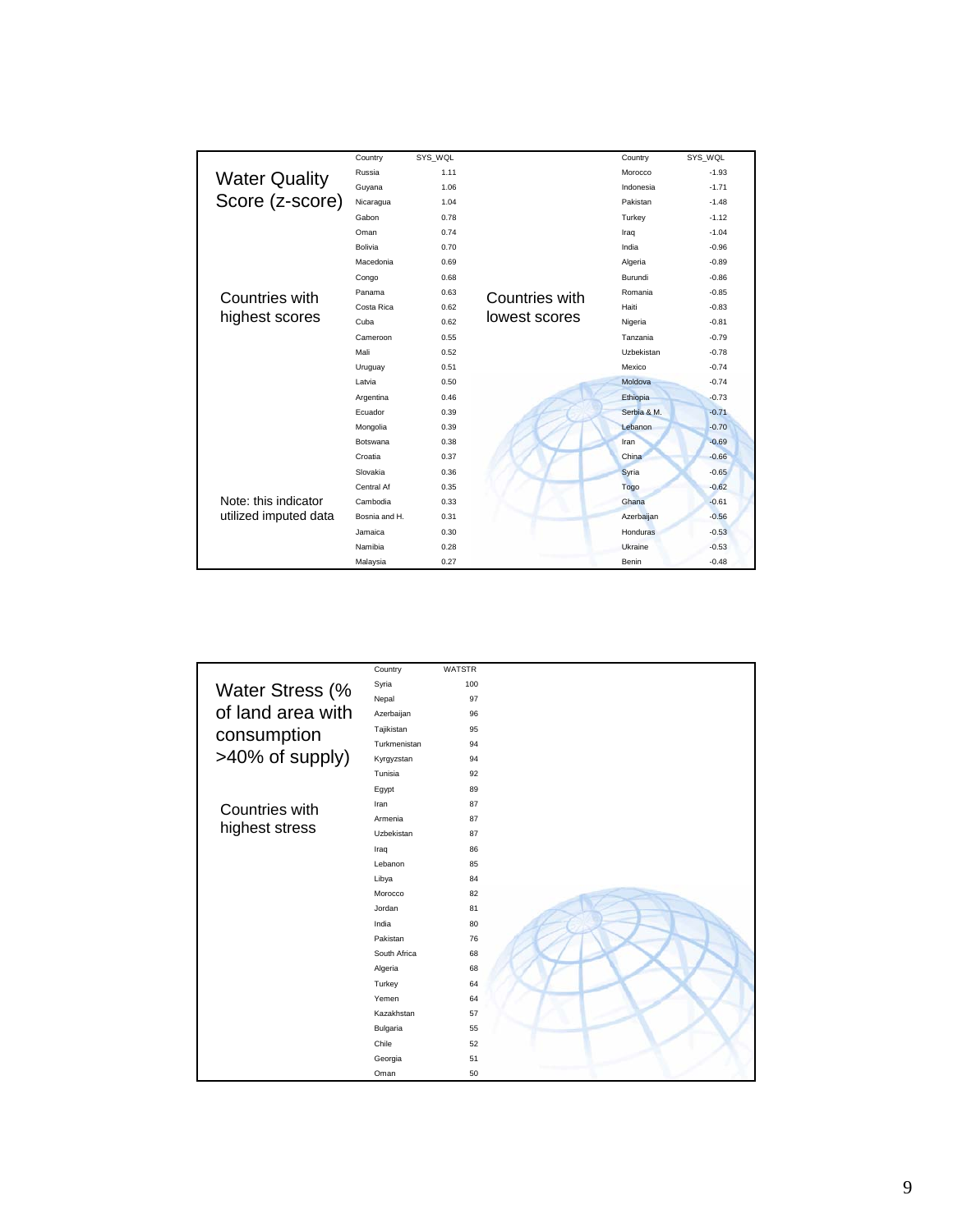|                | Country           | <b>WATAVL</b> |                | Country        | WATAVL |
|----------------|-------------------|---------------|----------------|----------------|--------|
| Water          | Congo             | 543.29        |                | Jordan         | 0.37   |
|                | Guyana            | 299.98        |                | Tunisia        | 0.66   |
| Availability   | Uruguay           | 265.04        |                | Morocco        | 0.68   |
| $(1,000$ cubic | Gabon             | 192.75        |                | Algeria        | 0.76   |
|                | P. N. Guinea      | 151.70        |                | Lebanon        | 0.88   |
| meters per     | Angola            | 140.46        |                | Burkina Faso   | 0.96   |
| capita)        | Paraguay          | 110.27        |                | Pakistan       | 1.01   |
|                | Colombia          | 90.58         |                | Oman           | 1.35   |
| Countries with | <b>Bolivia</b>    | 80.90         | Countries with | Libya          | 1.43   |
|                | Liberia           | 75.03         | least water    | Armenia        | 1.45   |
| greatest water | Laos              | 74.99         |                | South Africa   | 1.48   |
| availability   | Peru              | 65.42         | availability   | Iran           | 1.49   |
|                | Venezuela         | 60.50         |                | Haiti          | 1.55   |
|                | Central Afr. Rep. | 57.73         |                | Poland         | 1.75   |
|                | Namibia           | 54.75         |                | Sri Lanka      | 1.86   |
|                | Brazil            | 53.07         |                | China          | 1.88   |
|                | Cambodia          | 45.74         |                | Rwanda         | 1.88   |
|                | Croatia           | 33.59         |                | <b>Ukraine</b> | 1.93   |
|                | Nicaragua         | 32.07         |                | India          | 1.94   |
|                | Yemen             | 30.36         |                | Egypt          | 2.18   |
|                | Dem. Rep. Congo   | 30.36         |                | Dominican Rep. | 2.23   |
|                | Ecuador           | 29.52         |                | Cuba           | 2.28   |
|                | Panama            | 28.89         |                | <b>Burundi</b> | 2.38   |
|                | Mongolia          | 28.26         |                | Syria          | 2.50   |
|                | Sierra Leone      | 27.94         |                | Ethiopia       | 2.51   |
|                | Argentina         | 27.27         |                | Uzbekistan     | 2.60   |
|                | Russia            | 24.65         |                | Kenya          | 2.65   |

|                | Country           | <b>Ag Land Score</b> | Country         | <b>Forest Score</b> | Country           | <b>Water Score</b> |
|----------------|-------------------|----------------------|-----------------|---------------------|-------------------|--------------------|
| Sub-           | Dem. Rep. Congo   | 0.49                 | Croatia         | 2.46                | Congo             | 3.12               |
|                | Cambodia          | 0.47                 | Poland          | 1.69                | Guyana            | 2.00               |
| <b>Indices</b> | Liberia           | 0.47                 | Latvia          | 1.47                | Uruguay           | 1.63               |
|                | Central Afr. Rep. | 0.47                 | Uruguay         | 1.44                | Gabon             | 1.35               |
|                | Sierra Leone      | 0.46                 | Oman            | 1.37                | P. N. Guinea      | 0.92               |
|                | Gabon             | 0.46                 | Lithuania       | 0.98                | Angola            | 0.77               |
|                | Niger             | 0.46                 | <b>Belarus</b>  | 0.82                | Paraguay          | 0.75               |
|                | Madagascar        | 0.46                 | Egypt           | 0.82                | Colombia          | 0.63               |
| Highest        | Angola            | 0.46                 | Kyrgyzstan      | 0.62                | Bolivia           | 0.62               |
|                | Rwanda            | 0.46                 | Kazakhstan      | 0.51                | Nicaragua         | 0.61               |
| scoring        | Mongolia          | 0.46                 | South Africa    | 0.33                | Russia            | 0.57               |
| countries      | Namibia           | 0.46                 | Libya           | 0.29                | Laos              | 0.55               |
|                | Mauritania        | 0.46                 | Hungary         | 0.27                | Central Afr. Rep. | 0.52               |
|                | Gambia            | 0.46                 | Algeria         | 0.26                | Panama            | 0.46               |
|                | Guinea            | 0.46                 | Armenia         | 0.26                | <b>Brazil</b>     | 0.46               |
|                | Chad              | 0.46                 | Bangladesh      | 0.26                | Cambodia          | 0.45               |
|                | Sudan             | 0.46                 | Azerbaijan      | 0.26                | Costa Rica        | 0.43               |
|                | Tanzania          | 0.46                 | Cuba            | 0.26                | Cameroon          | 0.39               |
|                | Mozambique        | 0.46                 | China           | 0.23                | Croatia           | 0.38               |
|                | Togo              | 0.45                 | Slovakia        | 0.20                | Liberia           | 0.36               |
|                | Guinea-Bissau     | 0.45                 | Gambia          | 0.18                | Mongolia          | 0.35               |
|                | Cameroon          | 0.45                 | <b>Bulgaria</b> | 0.07                | Macedonia         | 0.35               |
|                | Mali              | 0.45                 | Tajikistan      | 0.04                | Latvia            | 0.33               |
|                | Ethiopia          | 0.45                 | Viet Nam        | 0.04                | Namibia           | 0.31               |
|                | Burkina Faso      | 0.45                 | Ukraine         | 0.04                | Slovakia          | 0.30               |
|                | <b>Bhutan</b>     | 0.45                 | Chile           | 0.03                | Bhutan            | 0.29               |
|                | <b>Botswana</b>   | 0.44                 | Romania         | $-0.03$             | Ecuador           | 0.29               |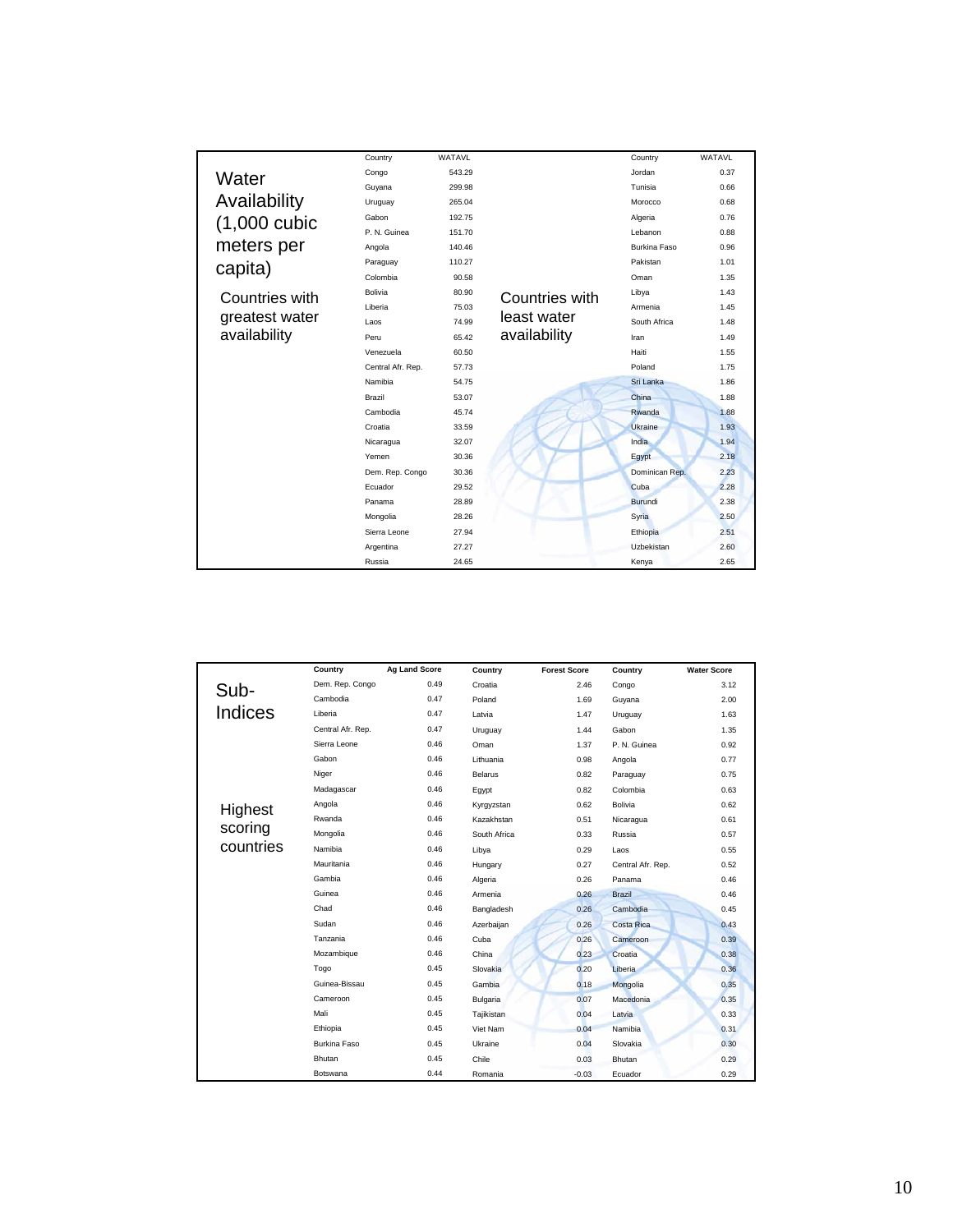| Country        | <b>Overall Score</b> | Kazakhstan          | 0.14 | Uganda            | 0.00    | Malaysia          | $-0.16$ |
|----------------|----------------------|---------------------|------|-------------------|---------|-------------------|---------|
| Congo          | 1.14                 | Slovakia            | 0.13 | Ecuador           | 0.00    | Côte d'Ivoire     | $-0.16$ |
| Uruguay        | 1.08                 | Mozambique          | 0.13 | Albania           | 0.00    | Nigeria           | $-0.18$ |
| Croatia        | 1.02                 | Guinea              | 0.12 | Cuba              | $-0.02$ | Niger             | $-0.19$ |
| Guyana         | 0.75                 | Mali                | 0.12 | Dominican Rep.    | $-0.02$ | Jordan            | $-0.19$ |
| Latvia         | 0.74                 | Bangladesh          | 0.11 | Viet Nam          | $-0.02$ | Yemen             | $-0.20$ |
| Poland         | 0.62                 | Guinea-Bissau       | 0.11 | <b>Bulgaria</b>   | $-0.03$ | Colombia          | $-0.20$ |
| Gabon          | 0.49                 | Chad                | 0.11 | Georgia           | $-0.03$ | Azerbaijan        | $-0.21$ |
| Oman           | 0.49                 | <b>Botswana</b>     | 0.09 | Zimbabwe          | $-0.03$ | Rwanda            | $-0.21$ |
| Lithuania      | 0.45                 | Guatemala           | 0.09 | Libya             | $-0.03$ | Sri Lanka         | $-0.22$ |
| <b>Belarus</b> | 0.41                 | Madagascar          | 0.09 | Zambia            | $-0.04$ | Togo              | $-0.23$ |
| P. N. Guinea   | 0.37                 | Burkina Faso        | 0.09 | Algeria           | $-0.05$ | Tunisia           | $-0.24$ |
| Angola         | 0.36                 | Myanmar             | 0.07 | South Africa      | $-0.05$ | Tajikistan        | $-0.25$ |
| <b>Bolivia</b> | 0.29                 | Romania             | 0.07 | Sudan             | $-0.06$ | Turkey            | $-0.25$ |
| Central Af     | 0.28                 | Kenya               | 0.06 | Armenia           | $-0.06$ | Indonesia         | $-0.25$ |
| Laos           | 0.26                 | Tanzania            | 0.06 | Thailand          | $-0.06$ | Iraq              | $-0.26$ |
| Paraguay       | 0.25                 | Liberia             | 0.06 | Honduras          | $-0.06$ | Syria             | $-0.28$ |
| Gambia         | 0.23                 | Moldova             | 0.05 | Malawi            | $-0.06$ | India             | $-0.30$ |
| Russia         | 0.22                 | North Korea         | 0.05 | Ghana             | $-0.07$ | <b>Costa Rica</b> | $-0.31$ |
| Cambodia       | 0.22                 | Ukraine             | 0.05 | Jamaica           | $-0.07$ | Egypt             | $-0.34$ |
| Bhutan         | 0.21                 | Panama              | 0.04 | Philippines       | $-0.08$ | Iran              | $-0.35$ |
| Macedonia      | 0.20                 | Venezuela           | 0.04 | <b>Mauritania</b> | $-0.09$ | Mexico            | $-0.36$ |
| Bosnia & H.    | 0.19                 | Kyrgyzstan          | 0.04 | Ethiopia          | $-0.09$ | Nepal             | $-0.37$ |
| Mongolia       | 0.19                 | Peru                | 0.03 | Sierra Leone      | $-0.10$ | El Salvador       | $-0.38$ |
| DR Congo       | 0.18                 | Argentina           | 0.02 | Hungary           | $-0.10$ | Pakistan          | $-0.45$ |
| Cameroon       | 0.16                 | Senegal             | 0.02 | Benin             | $-0.11$ | Lebanon           | $-0.47$ |
| Namibia        | 0.15                 | Serbia & Montenegro | 0.01 | Chile             | $-0.12$ | Morocco           | $-0.50$ |
| Brazil         | 0.15                 | Nicaragua           |      | $0.01$ China      | $-0.15$ | Haiti             | $-0.50$ |

# **Average Scores by Region**

| Region                                                                                                                    | Agricultural<br><b>Land Score</b> | Forest<br>Score | <b>Water Score</b> | Overall<br>Score |  |  |
|---------------------------------------------------------------------------------------------------------------------------|-----------------------------------|-----------------|--------------------|------------------|--|--|
| East Asia & Pacific<br>$(n = 12)$                                                                                         | .21                               | $-24$           | .14                | .04              |  |  |
| Europe & Central Asia<br>$(n = 25)$                                                                                       | .15                               | .33             | $-23$              | .08 <sub>0</sub> |  |  |
| Latin America & Caribbean<br>$(n = 22)$                                                                                   | .05                               | $-30$           | .35                | .03              |  |  |
| Middle East & North Africa<br>$(n = 12)$                                                                                  | .15                               | .09             | $-85$              | $-.20$           |  |  |
| South Asia<br>$(n = 6)$                                                                                                   | .28                               | $-26$           | $-54$              | $-17$            |  |  |
| Sub-Saharan Africa<br>$(n = 37)$                                                                                          | .44                               | $-51$           | .20                | .04              |  |  |
| <b>Color Coding</b>                                                                                                       |                                   |                 |                    |                  |  |  |
|                                                                                                                           | $= 10 - 50$ above SD              |                 |                    |                  |  |  |
|                                                                                                                           | $= .09$ below $- .09$ above SD    |                 |                    |                  |  |  |
|                                                                                                                           | $= .10 - .50$ below SD            |                 |                    |                  |  |  |
| $> 0.51$ below SD                                                                                                         |                                   |                 |                    |                  |  |  |
| Note: z-scores are calculated based on the full set of 146 ESI countries. Difference in<br>means signficant at .001 level |                                   |                 |                    |                  |  |  |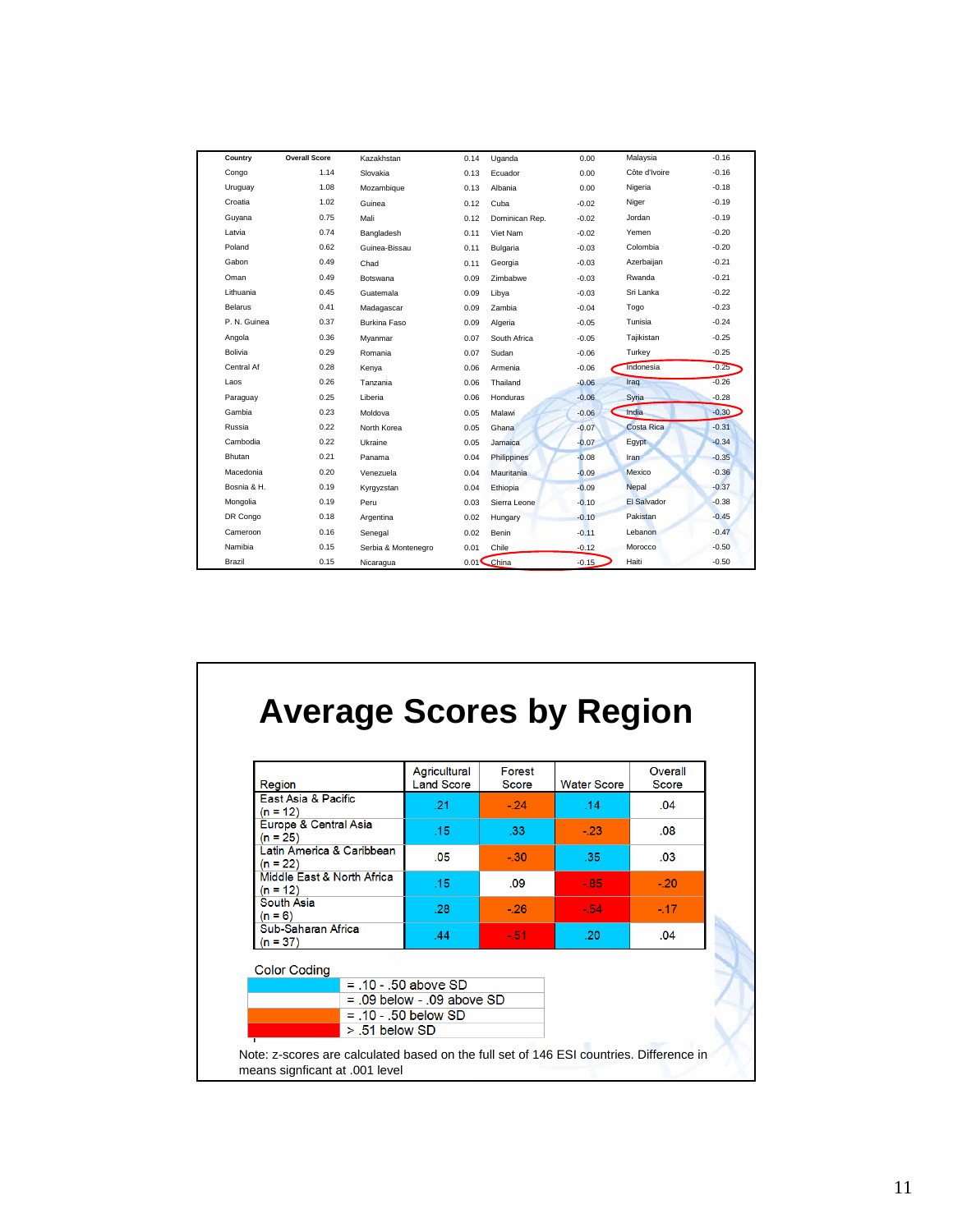

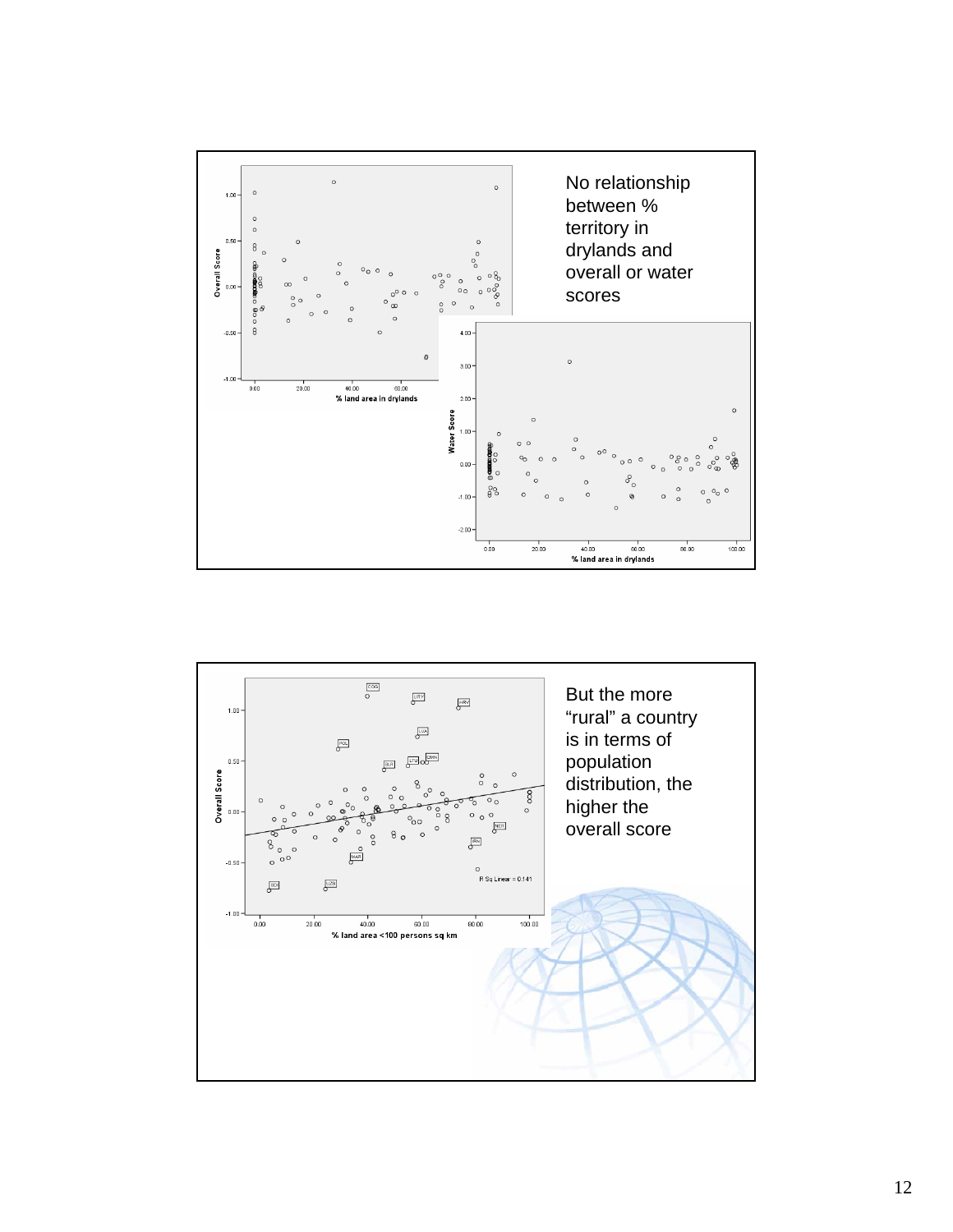

|                      | Country        | <b>UNSUSIRR</b> | Japan           | 30.53 | <b>Bulgaria</b>     | 10.65 |
|----------------------|----------------|-----------------|-----------------|-------|---------------------|-------|
| Percentage           | Saudi Arabia   | 99.94           | Iran            | 30.25 | North Korea         | 9.60  |
|                      | Yemen          | 99.94           | Iraq            | 28.39 | Brazil              | 8.13  |
| of Irrigation        | Oman           | 95.38           | Georgia         | 28.28 | Venezuela           | 7.07  |
| Based on             | Libya          | 83.25           | Algeria         | 27.45 | <b>Belarus</b>      | 5.27  |
|                      | Morocco        | 80.54           | Tunisia         | 27.23 | Chile               | 4.93  |
| Non-                 | China          | 70.53           | Spain           | 27.08 | Ecuador             | 4.58  |
| Renewable            | Canada         | 63.34           | Sri Lanka       | 26.40 | Germany             | 4.41  |
|                      | Mexico         | 60.03           | Malaysia        | 25.54 | Mozambique          | 4.14  |
| Water                | Mongolia       | 55.26           | Italy           | 24.98 | Dominican Rep       | 4.12  |
| Resources            | Peru           | 54.99           | Chad            | 24.93 | Ethiopia            | 4.12  |
|                      | Pakistan       | 54.21           | Syria           | 23.13 | Greece              | 3.29  |
|                      | South Africa   | 53.07           | Afghanistan     | 21.00 | Tanzania            | 2.57  |
|                      | Egypt          | 52.04           | Turkey          | 20.81 | <b>Burkina Faso</b> | 2.51  |
|                      | Kazakhstan     | 50.51           | Azerbaijan      | 20.72 | Zimbabwe            | 1.64  |
|                      | <b>Ukraine</b> | 47.46           | <b>Botswana</b> | 18.38 | Uganda              | 1.07  |
|                      | Mauritania     | 45.60           | Russia          | 17.06 | Nigeria             | 0.67  |
|                      | <b>LUSA</b>    | 45.33           | Poland          | 16.45 |                     |       |
|                      | Sudan          | 45.14           | Somalia         | 16.37 |                     |       |
|                      | India          | 40.05           | Namibia         | 15.39 |                     |       |
|                      | Gaza Strip     | 38.18           | Australia       | 14.97 |                     |       |
|                      | Uzbekistan     | 36.97           | Angola          | 14.72 |                     |       |
|                      | Jordan         | 35.34           | <b>Bolivia</b>  | 14.64 |                     |       |
| Source: Univ. of     | Turkmenistan   | 34.15           | Cuba            | 14.13 |                     |       |
| New Hampshire        | Argentina      | 32.72           | Romania         | 13.30 |                     |       |
| <b>Water Systems</b> | Kyrgyzstan     | 32.48           | Kenya           | 12.74 |                     |       |
| Analysis Group       | Mali           | 32.42           | Hungary         | 11.35 |                     |       |
|                      | Niger          | 31.76           | Madagascar      | 11.02 |                     |       |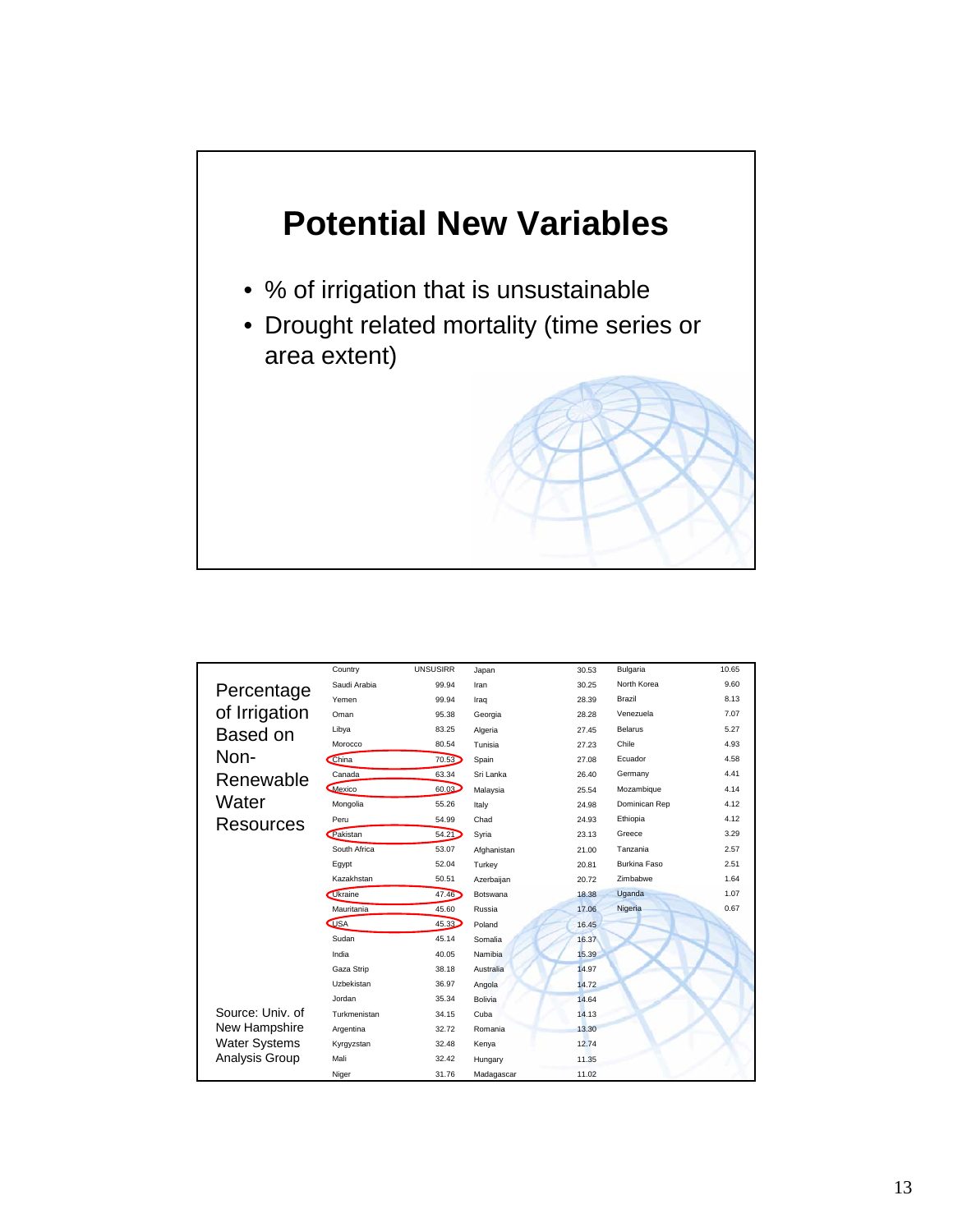